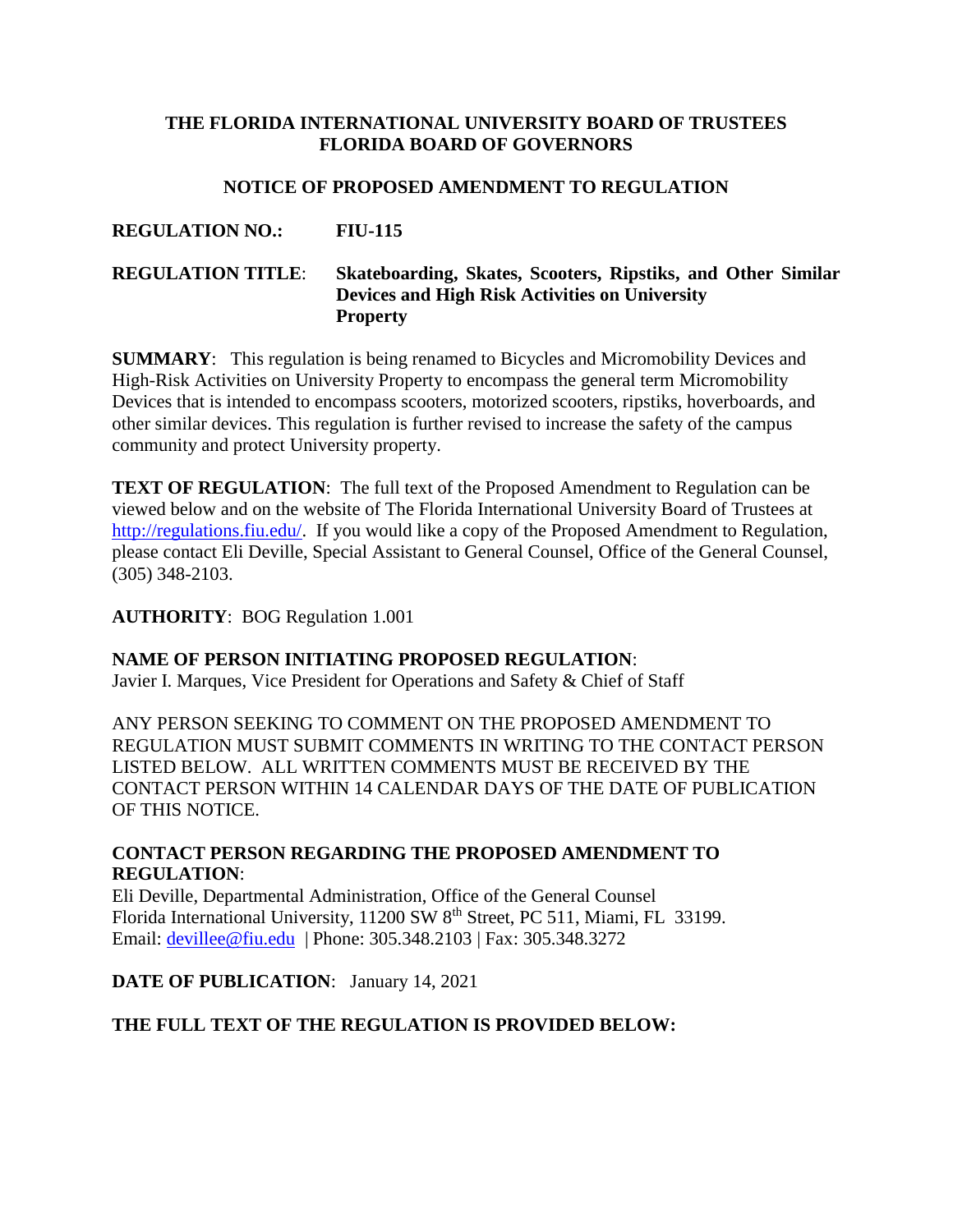## **FIU-115 Skateboards, Skates, Scooters, Ripstiks, HoverboardsBicycles and other SimilarMicromobility Devices and High Risk Activities on University Property.**

## **I. DefinitionsGeneral**

II. Skateboards, longboards, skates of any type, scooters, ripstiks, hoverboards or other similar devices may only be used on University sidewalks and while crossing the street at crosswalks. The aforementioned devices must be operated at speeds reasonable and prudent, having due regard to traffic, pedestrians, property of others, surface of the side walk or pavement, the hazard at intersections, and other conditions.

#### III.

## IV. B. Definitions:

c.

I.  $\qquad \qquad \leftrightarrow$ 

- a. "Central Core" refers to the sidewalks and buildings inside University Drive.
- b. "Crosswalk" means a specifically paved or marked path where pedestrians have the right of way to cross.

d.c."Micromobility Devices" are skateboards, skates, scooters, motorized scooters, ripstiks, hoverboards and other similar devices.

- e.d."Paved Surface" means any smooth asphalted surface designed for use by motorized carts or vehicles.
- f.e. "Sidewalks" mean that portion of a street between the curb-line, and the lateral line, of a roadway and the adjacent property lines or the walkway between buildings intended for the use by pedestrians.
- g.f. "University Property" means any real or personal property owned, leased or otherwise controlled by Florida International University including, but not limited to, any vehicles, equipment, fixtures, materials or other items that are located on, within or around, any one of the above areas.

## pedestrians.

 $\overline{\mathbf{V}}$ 

- VI.II. No person shall use Micromobility Devices on University Property except as a means of transportation on sidewalks and at crosswalks while crossing the street All persons using a bicycle are responsible for following applicable traffic laws which includes, but is not limited to, stopping at stop signs and stop lights, yielding, and following the speed limit. **C. Rules:**
	- a. The use of Micromobility Devices is prohibited at all times, in streets, in/on curbs;, benches;, stairs, stairwells;, railings, ramps, parking lots; parking garages; wooden walkways<del>; library breezeways;</del>, athletic facilities;, landscaped areas;, the interior or exterior of any building, including inside and outside patios. The use of skateboards, longboards, skates of any type, scooters, ripstiks, hoverboards and other similar devices is also prohibited at all times in any, and area(s) where the University has posted a sign(s) prohibiting the such use of skateboards, longboards, skates of any type, scooters, ripstiks, hoverboards and other similar devices. However, Micromobility Devices may be carried into buildings.
	- b.  $(3)$  Pedestrians have the right of way on all sidewalks, crosswalks, walkways, and paths commonly used for pedestrian traffic. Persons operating skateboards,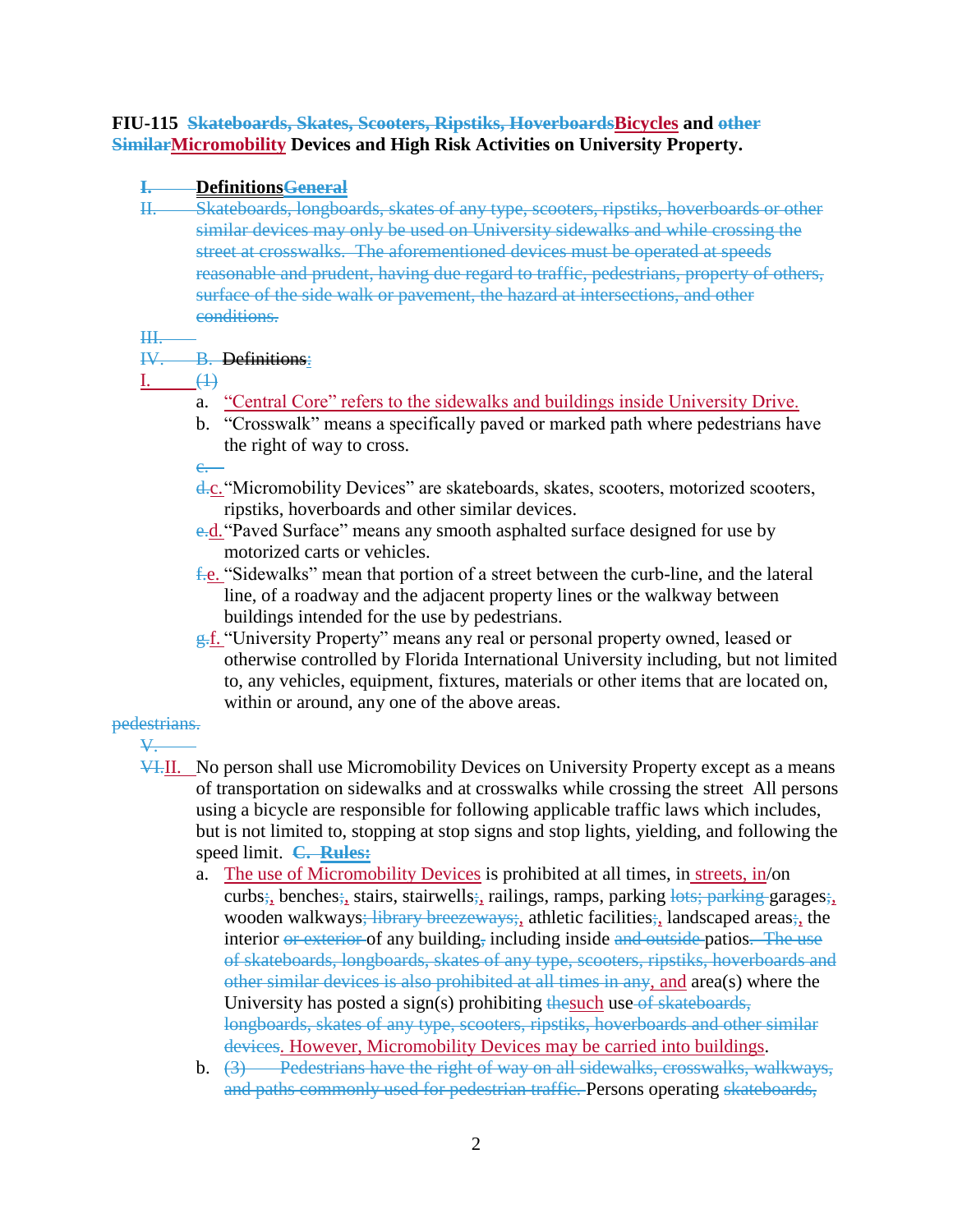longboards, skates of any type, scooters, ripstiks, hoverboards and other similar devices bicycles and Micromobility Devices shall yield to pedestrians at all times.

- c. Bicycles and Micromobility Devices may not exceed seven (7) mph on University Property. Reduced speed regardless of locations may be enforced due to adverse conditions (e.g. heavy vehicular or pedestrian traffic, obstructed visibility, environmental condition).
- d. Parking or securing of bicycles and Micromobility Devices is only permitted at bike racks and other locations clearly marked for such purpose.
- e. Bicycles and service animals. Micromobility Devices shall not be parked or secured within 15 feet of any building exit.
- f. (4) No bicycle and Micromobility Device shall be used to carry more than one (1) person at a time, except for bicycles where an adult rider may carry a child securely in a seat or carrier that is designed to carry a child.
- g. Riders must remain aware of their surroundings and avoid all distractions including, but not limited to, riding without hands and control, taking your eyes off the road, or riding with headphones impeding the ability to hear the surroundings. Riders are encouraged to use protection devices such as helmets or knee pads for their safety.
- h. A person or business that owns or offers bicycles or Micromobility Devices for hire, is responsible for securing such devices located in any area of the University during an active tropical storm or hurricane warning has been issued by the National Weather Services.
- i. Bicycles and Micromobility Devices are not to be operated while impaired. Crosswalks are to be approached slowly to allow drivers yielding the right of way adequate reaction time.
- j. Every bicycle and Micromobility Device in use between sunset and sunrise shall be equipped with a lamp on the front exhibiting a white light and a lamp on the rear exhibiting a red light, except that a red reflector meeting the requirements of this section may be used in lieu of the red light. A rider may be equipped with reflective gear, lights, or reflectors in lieu of those required for bikes and Micromobility Devices outlined in this section.
- k. The following high-risk activities are also-prohibited in, on, or-about the-University's Property:
	- i.  $\leftarrow$  (a) acrobatics (e.g., jumping on or over stepsoversteps, benches, walls, ramps, rails, bike racks, "free running," "Parkour," etc.); or
	- ii. Slacklining and rappelling, climbing in any areas, buildings, facilities, and/or exterior and interior locations that are not designated for climbing.

# **VII.III. Violations**

- a. Any person who violates this regulation is subject to an order to leave University Property by
- b. the University Police Department or any University representative having responsibility for the
- e.a. area(s) in, on, or about the University Property. Persons failing to comply with the order to leave